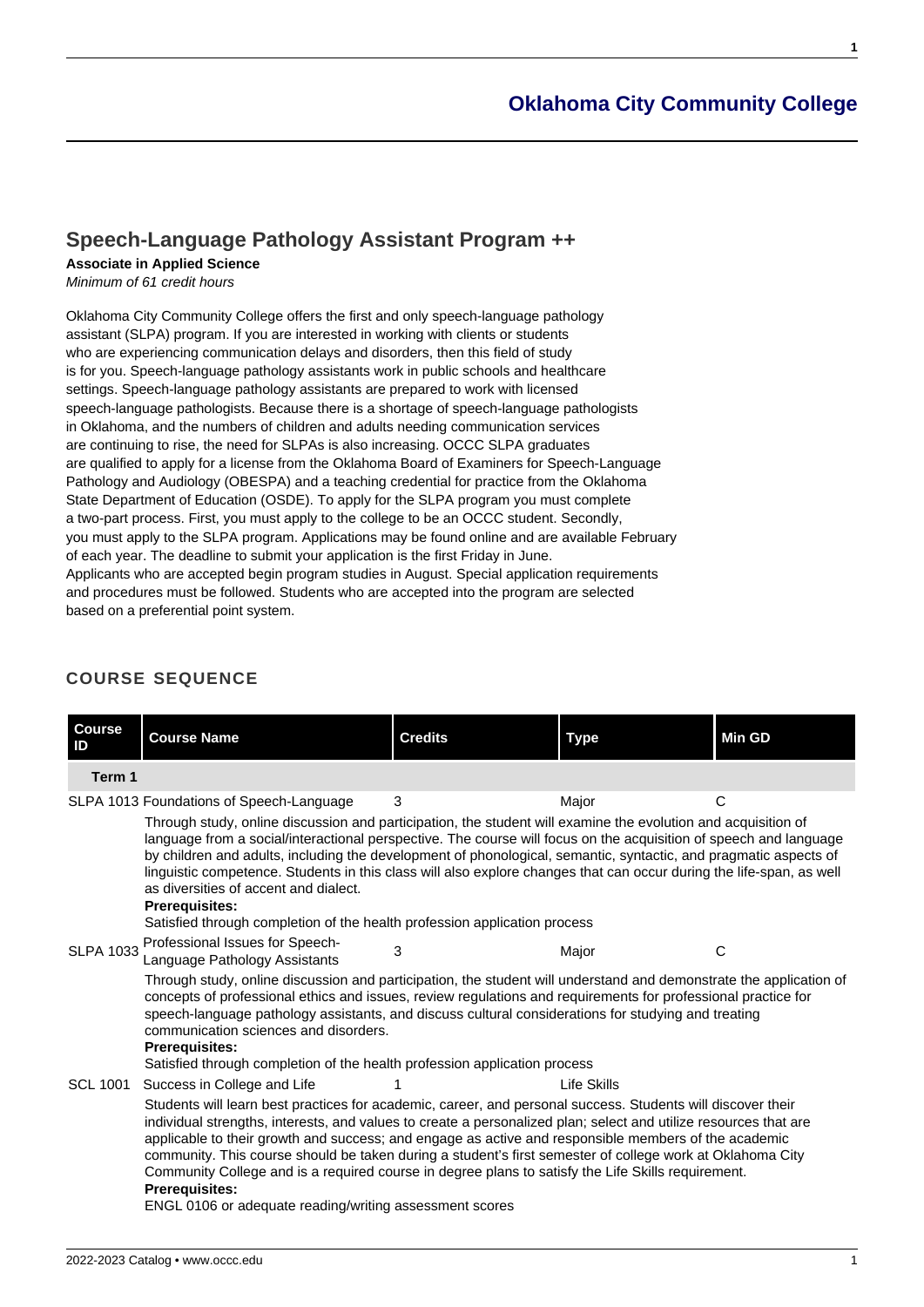| Term 2              |                                                                                                                                                                                                                                                                                                                                                                                                                                                                                                                                                                                                                                                                                                                                                                                                                                                                          |     |        |              |  |  |  |  |
|---------------------|--------------------------------------------------------------------------------------------------------------------------------------------------------------------------------------------------------------------------------------------------------------------------------------------------------------------------------------------------------------------------------------------------------------------------------------------------------------------------------------------------------------------------------------------------------------------------------------------------------------------------------------------------------------------------------------------------------------------------------------------------------------------------------------------------------------------------------------------------------------------------|-----|--------|--------------|--|--|--|--|
| <b>SLPA 1063</b>    | Anatomy and Physiology of the Speech 3<br>and Hearing Mechanism                                                                                                                                                                                                                                                                                                                                                                                                                                                                                                                                                                                                                                                                                                                                                                                                          |     | Major  | $\mathsf{C}$ |  |  |  |  |
|                     | Through study, online discussion and participation, the student will consider specific theory and mechanisms<br>directly related to the speech and hearing mechanism. Students in this class will explore concepts related to the<br>study of the anatomy and physiology of the speech and hearing mechanisms including; terminology, structure and<br>function of the skeletal frameworks for respiration, phonation, articulation, swallowing, and hearing. Finally,<br>students will be introduced to concepts of neuroanatomy and neurophysiology which are related and<br>interdependent to speech and language processing and production.<br><b>Prerequisites:</b><br><b>SLPA 1013</b>                                                                                                                                                                             |     |        |              |  |  |  |  |
| <b>ENGL</b><br>1113 | <b>English Composition I</b>                                                                                                                                                                                                                                                                                                                                                                                                                                                                                                                                                                                                                                                                                                                                                                                                                                             | 3   | Gen Ed |              |  |  |  |  |
|                     | The student will write well-developed compositions which demonstrate the principles of unity, coherence, and<br>organization and which contain specific details and vivid language. The students will locate library material and<br>incorporate researched materials into compositions.<br><b>Prerequisites:</b><br>ENGL 0203, adequate placement score, or by meeting determined placement measures                                                                                                                                                                                                                                                                                                                                                                                                                                                                    |     |        |              |  |  |  |  |
| Term <sub>3</sub>   |                                                                                                                                                                                                                                                                                                                                                                                                                                                                                                                                                                                                                                                                                                                                                                                                                                                                          |     |        |              |  |  |  |  |
| SLPA 1023 Phonetics |                                                                                                                                                                                                                                                                                                                                                                                                                                                                                                                                                                                                                                                                                                                                                                                                                                                                          | 3   | Major  | C            |  |  |  |  |
|                     | Through study, online discussion and participation, the student will explore phonetics, the scientific study of<br>speech. Students will be introduced to the International Phonetic Alphabet and develop skills in the recognition,<br>production and transcription of the sounds of the world's languages. The course will train students to produce<br>detailed phonetic transcriptions of American English. The student will also explore aspects of phonology. Finally,<br>regional varieties of English and delays/disorders of the speech mechanism will be explored. This course satisfies<br>the computer proficiency requirement.<br><b>Prerequisites:</b><br><b>SLPA 1063</b>                                                                                                                                                                                 |     |        |              |  |  |  |  |
| <b>SLPA 1053</b>    | Language Disorders in the Exceptional <sub>3</sub><br>Child                                                                                                                                                                                                                                                                                                                                                                                                                                                                                                                                                                                                                                                                                                                                                                                                              |     | Major  | C            |  |  |  |  |
|                     | Through study, online discussion and participation, the student will develop an understanding of the remediation of<br>language disorders in children and adults who demonstrate exceptionalities. The course will provide emphasis on<br>aspects of normal language development and communication, language disorders, and language intervention.<br>Populations that will be explored in this class include, but are not limited to toddlers and preschoolers, children with<br>learning disabilities, adolescents with language impairment, children with Down syndrome, children with auditory<br>impairments, and children with Autism. Along with language development this course will examine language<br>differences and language disorders in persons from culturally and linguistically diverse backgrounds.<br><b>Prerequisites:</b><br>SLPA 1013, SLPA 1033 |     |        |              |  |  |  |  |
| Term 4              |                                                                                                                                                                                                                                                                                                                                                                                                                                                                                                                                                                                                                                                                                                                                                                                                                                                                          |     |        |              |  |  |  |  |
|                     | SLPA 1043 Introduction to Speech Sound Disorders 3                                                                                                                                                                                                                                                                                                                                                                                                                                                                                                                                                                                                                                                                                                                                                                                                                       |     | Major  | C            |  |  |  |  |
|                     | Through study, online discussion and participation, the student will understand and demonstrate concepts related<br>to disorders of the articulatory and phonological aspects of communication. The course will provide foundational<br>information in phonetics, phonology, and language development, and allow the student opportunities to gain<br>understanding and knowledge of the principles used in the treatment of articulation disorders.<br><b>Prerequisites:</b><br>SLPA 1013, SLPA 1023                                                                                                                                                                                                                                                                                                                                                                    |     |        |              |  |  |  |  |
| <b>ENGL</b><br>1213 | <b>English Composition II</b>                                                                                                                                                                                                                                                                                                                                                                                                                                                                                                                                                                                                                                                                                                                                                                                                                                            | 3   | Gen Ed |              |  |  |  |  |
|                     | In this advanced writing course, students will create essays that explore and evaluate a variety of issues and<br>perspectives suggested by fiction, poetry, drama, essays, and other types of cultural texts. Students will refine and<br>augment the writing techniques they learned in ENGL 1113 or ENGL 1103 to develop well- reasoned, well-<br>structured arguments in a clear, fluid, and engaging prose style.<br><b>Prerequisites:</b><br>ENGL 1103 or ENGL 1113 taken within the last year, with strong encouragement for immediate continuation.                                                                                                                                                                                                                                                                                                              |     |        |              |  |  |  |  |
|                     | HIST 1483 U.S. History to 1877                                                                                                                                                                                                                                                                                                                                                                                                                                                                                                                                                                                                                                                                                                                                                                                                                                           | OR. | Gen Ed |              |  |  |  |  |
|                     | After analyzing events in American history from 1400 to 1877 in such areas as revolution, geographic and social<br>mobility, political reform, government precedents and war, students will be able to identify patterns of present day<br>mobility, describe governmental operations in their society and help resolve conflict in society based on the<br>student's search for change, precedents, and conflict in the American past. A general education requirement.<br><b>Prerequisites:</b><br>ENGL 0203, adequate placement score, or by meeting determined placement measures                                                                                                                                                                                                                                                                                    |     |        |              |  |  |  |  |
|                     | HIST 1493 U.S. History 1877 to Present                                                                                                                                                                                                                                                                                                                                                                                                                                                                                                                                                                                                                                                                                                                                                                                                                                   | 3   | Gen Ed |              |  |  |  |  |

**2**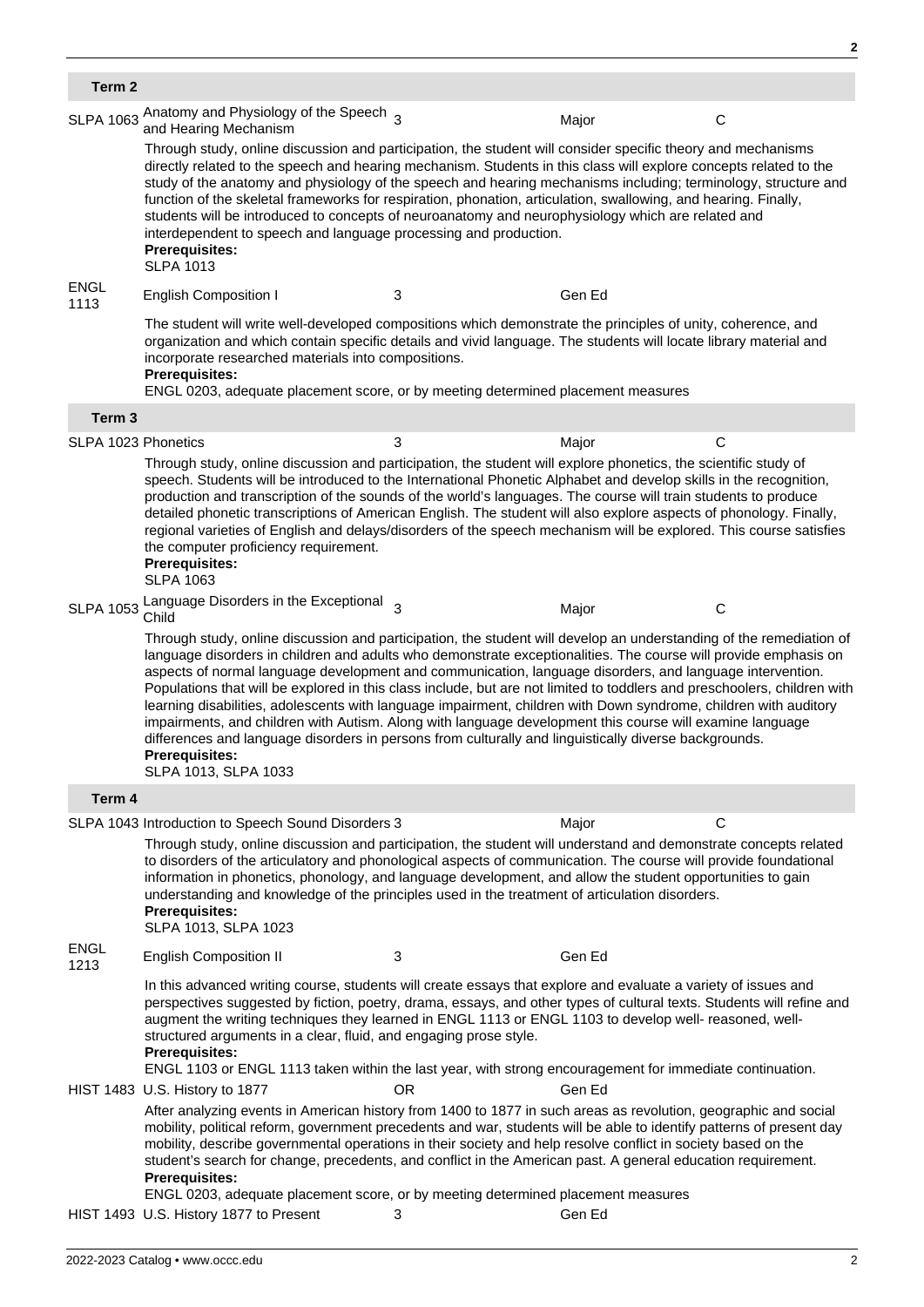After analyzing events in American history from 1877 to the present in such areas as geographic and social mobility, political reform, government precedents and war, students will be able to identify patterns of present day mobility, describe governmental operations in their society and help resolve conflict in society based on the student's search for change, precedents, and conflict in the American past. A general education requirement. **Prerequisites:** ENGL 0203, adequate placement score, or by meeting determined placement measures **Term 5** SLPA 1073 School Issues for the Speech-Language <sub>3</sub> Major C<br>C Through study, online discussion and participation, the student will demonstrate an understanding of issues and concepts specific to SLPAs in the public school. Topics of interest for this class include specific target populations, record keeping, billing, Individual Educational Programs (IEP), time management and scheduling, and roles and responsibilities. **Prerequisites:** SLPA 1043, SLPA 1053 SLPA 1083 Instructional Procedures in Communication Disorders <sup>3</sup> Major <sup>C</sup> Through study, online discussion and participation, the student will understand and demonstrate hands-on core skills related to clinical and teaching skills development in the practice of speech-language pathology. When you have completed this course you should be able to apply fundamental therapeutic procedures to speech-language pathology treatment sessions. **Prerequisites:** SLPA 1043, SLPA 1053 **Term 6** SLPA 2043 Adult Neurogenic Communication Disorders and Treatment <sup>3</sup> Major <sup>C</sup> Through study, online discussion and participation, the student will examine adult neurogenic communication disorders and treatment for use by speech-language pathology assistants in medical settings. Students will identify and define terminology and concepts of neuroanatomy and neurophysiology which are related and interdependent to speech and language processing and production. This course also examines aphasia, apraxia of speech, and the dysarthrias typically seen in adults. Cognitive disorders, as seen in traumatic brain injuries (TBI), as well as adult dysphagia issues will be discussed. **Prerequisites:** SLPA 1013, SLPA 1033, SLPA 1063 SLPA 2033 Clinical Experience I 3<sup>\*</sup> 3<sup>\*</sup> Major Major C Through clinical site participation, the student will engage in supervised clinical training in the provision of speech and language services for children and adults. Clinical content for this course will include guided practice in the management and treatment of speech and language delays and disorders across the lifespan. Students will be supervised by licensed SLPs approved or trained by OCCC. Placements for Clinical Experience I will be made near the student's residence. **Prerequisites:** SLPA 1073, SLPA 1083 PSY 1113 General Psychology 3 3 Gen Ed A survey of the major areas of study in psychology such as motivation, learning, physiology, personality, social psychology, abnormal behavior, perception, memory, cognition/thought, and treatment. **Prerequisites:** ENGL 0203, adequate placement score, or by meeting determined placement measures **Term 7** SLPA 2023 Autism COMPUTE: The COMPUTER SCRIPT COMPUTER SCRIPT OF CONTRACTOR CONTRACTOR CONTRACTOR COMPUTER SCRIPT OF CONTRACTOR CONTRACTOR CONTRACTOR CONTRACTOR CONTRACTOR CONTRACTOR CONTRACTOR CONTRACTOR CONTRACTOR CONTRA Through study, online discussion and participation, the student will become familiar with current theories and scientific evidence on the nature and etiology of autism. Best practices in the treatment of Autism Spectrum Disorders (ASD) will be examined. Additionally, students will become familiar with inclusive practices, family concerns, multicultural issues, and community resources as they impact the lives of children and adults with ASD. **Prerequisites:** SLPA 1083 SLPA 2033 Clinical Experience I \* \* \* \* \* \* Major Major C Through clinical site participation, the student will engage in supervised clinical training in the provision of speech and language services for children and adults. Clinical content for this course will include guided practice in the management and treatment of speech and language delays and disorders across the lifespan. Students will be supervised by licensed SLPs approved or trained by OCCC. Placements for Clinical Experience I will be made near the student's residence. **Prerequisites:** SLPA 1073, SLPA 1083

**3**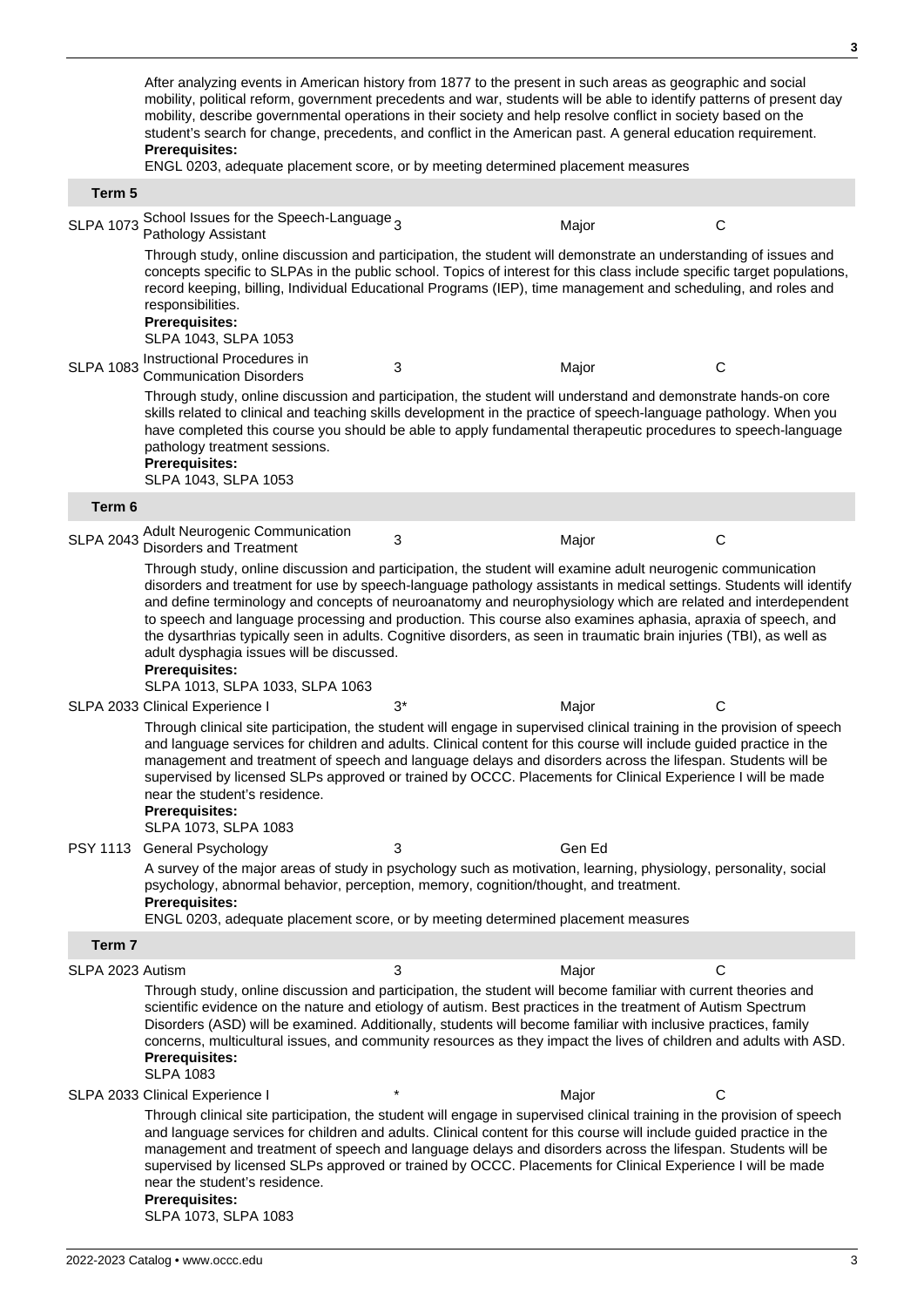| MATH<br>1503                                    | <b>Contemporary Mathematics</b>                                                                                                                                                                                                                                                                                                                                                                                                                                                                                                                                                                                                                                     | <b>OR</b>  | Gen Ed |              |  |  |  |
|-------------------------------------------------|---------------------------------------------------------------------------------------------------------------------------------------------------------------------------------------------------------------------------------------------------------------------------------------------------------------------------------------------------------------------------------------------------------------------------------------------------------------------------------------------------------------------------------------------------------------------------------------------------------------------------------------------------------------------|------------|--------|--------------|--|--|--|
|                                                 | A study of the mathematics needed for critical evaluation of quantitative information and arguments (including<br>logic, critical appraisal of graphs and tables); use of simple mathematical models, and an introduction to<br>elementary statistics.<br>Prerequisites:<br>MATH 0313 or adequate math placement. Pre or Co-requisite ENGL 0203                                                                                                                                                                                                                                                                                                                     |            |        |              |  |  |  |
| <b>MATH</b><br>2013                             | Introduction to Statistics                                                                                                                                                                                                                                                                                                                                                                                                                                                                                                                                                                                                                                          | 3          | Gen Ed |              |  |  |  |
|                                                 | The student will solve problems applying the concepts of random sampling, elementary probability, testing<br>hypotheses, descriptive measures, chi-square, regression and correlation, and analysis of variance.<br><b>Prerequisites:</b><br>MATH 0313 or adequate math placement; ENGL 0203, adequate placement score, or by meeting determined<br>placement measures                                                                                                                                                                                                                                                                                              |            |        |              |  |  |  |
| Term 8                                          |                                                                                                                                                                                                                                                                                                                                                                                                                                                                                                                                                                                                                                                                     |            |        |              |  |  |  |
|                                                 | SLPA 2053 Augmentative Communication                                                                                                                                                                                                                                                                                                                                                                                                                                                                                                                                                                                                                                | 3          | Major  | C            |  |  |  |
|                                                 | Through study, online discussion and participation, the student will demonstrate understanding and knowledge of<br>concepts, strategies, techniques, and issues surrounding augmentative and alternative communication (AAC).<br>AAC strategies for use with children and adults will be a focus of this class. Hands-on experience with various<br>methods of AAC strategies and devices will provide students with a foundation for therapies utilizing AAC<br>principles for children and adult populations.<br><b>Prerequisites:</b><br><b>SLPA 2023</b>                                                                                                        |            |        |              |  |  |  |
|                                                 | SLPA 2063 Clinical Experience II                                                                                                                                                                                                                                                                                                                                                                                                                                                                                                                                                                                                                                    | $3^*$      | Major  | $\mathsf{C}$ |  |  |  |
|                                                 | Through clinical site participation, the student will engage in supervised clinical training in the provision of speech<br>and language services for children and adults. Clinical content for this course will include guided practice in the<br>management and treatment of speech and language delays and disorders across the lifespan. Students will be<br>supervised by licensed SLPs approved or trained by OCCC. Placements for Clinical Experience II will be made<br>near the student's residence.<br><b>Prerequisites:</b><br><b>SLPA 2033</b>                                                                                                           |            |        |              |  |  |  |
| Term 9                                          |                                                                                                                                                                                                                                                                                                                                                                                                                                                                                                                                                                                                                                                                     |            |        |              |  |  |  |
| <b>SLPA 2013</b>                                | Medical Issues for the Speech-<br>Language Pathology Assistant                                                                                                                                                                                                                                                                                                                                                                                                                                                                                                                                                                                                      | 3          | Major  | $\mathsf{C}$ |  |  |  |
|                                                 | Through study, online discussion and participation, the student will demonstrate an understanding of issues and<br>concepts specific to SLPAs in medical settings. Students will understand and demonstrate conceptual knowledge<br>of dysphagia as well as implications and strategies of dysphagia management. Additional topics of interest for this<br>class include medical terminology, specific target populations, record keeping, charting, billing, time management,<br>scheduling, roles and responsibilities, outcome measures, ethics specific to healthcare settings, and end of life<br>feeding issues.<br><b>Prerequisites:</b><br><b>SLPA 2043</b> |            |        |              |  |  |  |
|                                                 | SLPA 2063 Clinical Experience II                                                                                                                                                                                                                                                                                                                                                                                                                                                                                                                                                                                                                                    | $^{\star}$ | Major  | C            |  |  |  |
|                                                 | Through clinical site participation, the student will engage in supervised clinical training in the provision of speech<br>and language services for children and adults. Clinical content for this course will include guided practice in the<br>management and treatment of speech and language delays and disorders across the lifespan. Students will be<br>supervised by licensed SLPs approved or trained by OCCC. Placements for Clinical Experience II will be made<br>near the student's residence.<br><b>Prerequisites:</b><br><b>SLPA 2033</b>                                                                                                           |            |        |              |  |  |  |
| <b>POLSC</b><br>1113                            | American Federal Government                                                                                                                                                                                                                                                                                                                                                                                                                                                                                                                                                                                                                                         | 3          | Gen Ed |              |  |  |  |
|                                                 | A study of the principles, structure, processes and functions of the United States federal government.<br><b>Prerequisites:</b><br>ENGL 0203, adequate placement score, or by meeting determined placement measures                                                                                                                                                                                                                                                                                                                                                                                                                                                 |            |        |              |  |  |  |
| *16-week course offered during two 8-week terms |                                                                                                                                                                                                                                                                                                                                                                                                                                                                                                                                                                                                                                                                     |            |        |              |  |  |  |

# **COURSE GROUPING**

Major Courses: (42 Credit Hours) (C) SLPA 1013; (C) SLPA 1023; (C) SLPA 1033; (C) SLPA 1043; (C) SLPA 1053; (C) SLPA 1063; (C) SLPA 1073; (C) SLPA 1083; (C) SLPA 2013; **4**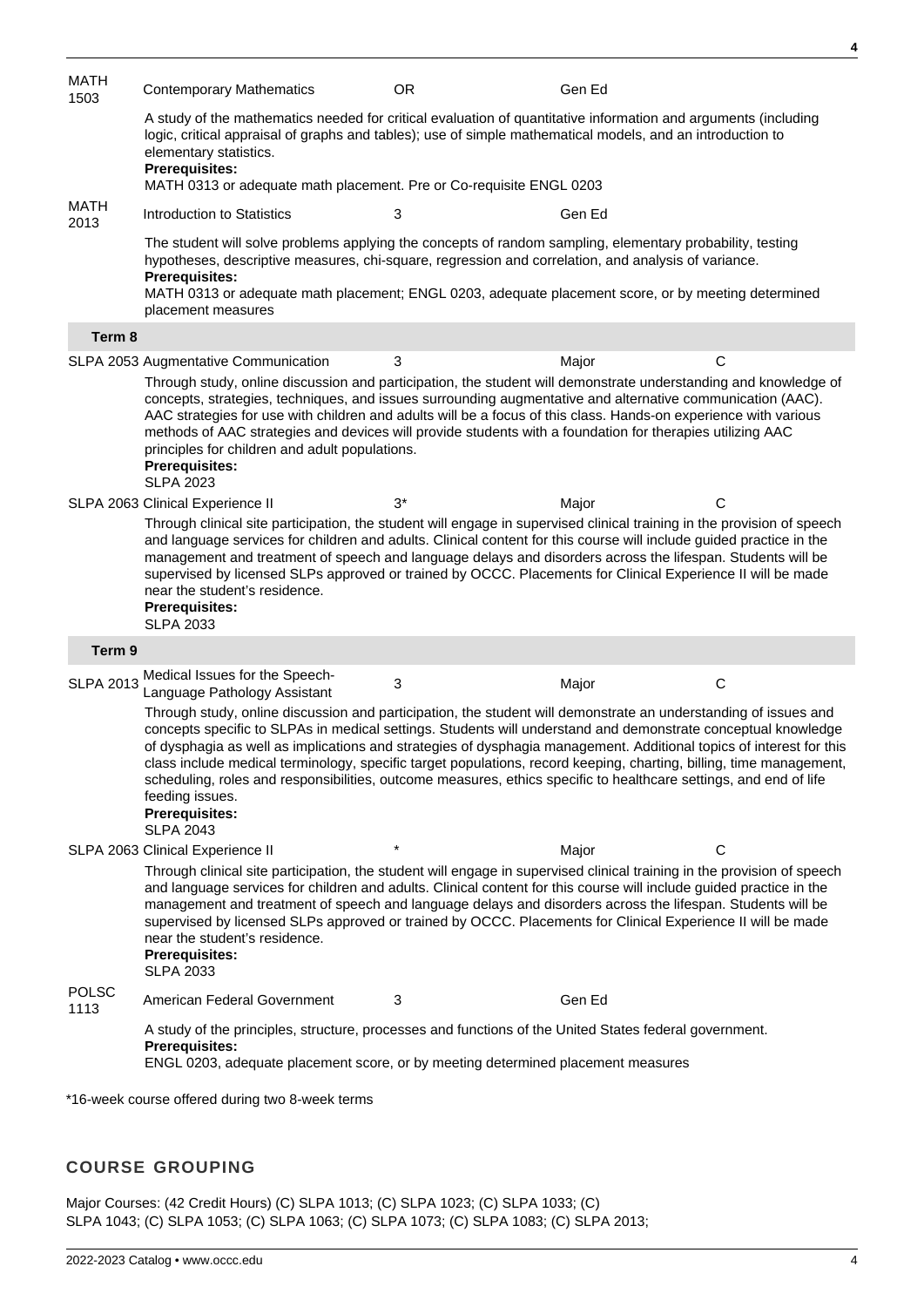(C) SLPA 2023; (C) SLPA 2033; (C) SLPA 2043; (C) SLPA 2053; (C) SLPA 2063

General Education Courses: (18 Credit Hours) English: ENGL 1113; ENGL 1213; History: HIST 1483 or HIST 1493; Mathematics: MATH 1503 OR MATH 2013; Political Science: POLSC 1113; Social Sciences: PSY 1113

Life Skills Courses: (1 credit hour) Life Skills: SCL 1001

Support Courses: NONE

All major courses require a minimum of a "C" grade.

# **PROGRAM NOTES**

Notes: This Technical and Occupational program is designed to prepare students to enter the job force following completion. See Technical and Occupational Programs in the general information section of the catalog.

All Speech Language Pathology Assistant (SLPA) courses are offered online only. An on-campus two (2) day orientation prior to the first semester of the program is required. Students are obligated to meet a minimum of 25 observation hours and 100 direct clinical hours that will require clinical site participation. Other on-campus hands-on clinical activities will be offered periodically throughout the program sequence.

For the application procedure please see our web page: [http://www.occc.edu/health/slpa.html](/nas/content/health/slpa.html)

++Special Admissions Procedures: All Health Professions students are required to submit a nationwide background and preplacement drug testing prior to clinical/fieldwork. More information will be distributed upon acceptance into your respected program.

These courses have a clinical component that requires purchase of medical liability insurance, a clinical uniform (if applicable) and a physical (with completed health packet).

# **COURSE DESCRIPTIONS**

#### **ENGLISH**

#### **ENGL 1113 - English Composition I**

The student will write well-developed compositions which demonstrate the principles of unity, coherence, and organization and which contain specific details and vivid language. The students will locate library material and incorporate researched materials into compositions.

**Prerequisites:** ENGL 0203, adequate placement score, or by meeting determined placement measures **Credits:** 3

#### **ENGL 1213 - English Composition II**

In this advanced writing course, students will create essays that explore and evaluate a variety of issues and perspectives suggested by fiction, poetry, drama, essays, and other types of cultural texts. Students will refine and augment the writing techniques they learned in ENGL 1113 or ENGL 1103 to develop well- reasoned, well-structured arguments in a clear, fluid, and engaging prose style.

**Prerequisites:** ENGL 1103 or ENGL 1113 taken within the last year, with strong encouragement for immediate continuation. **Credits:** 3

#### **HISTORY**

#### **HIST 1483 - U.S. History to 1877**

After analyzing events in American history from 1400 to 1877 in such areas as revolution, geographic and social mobility,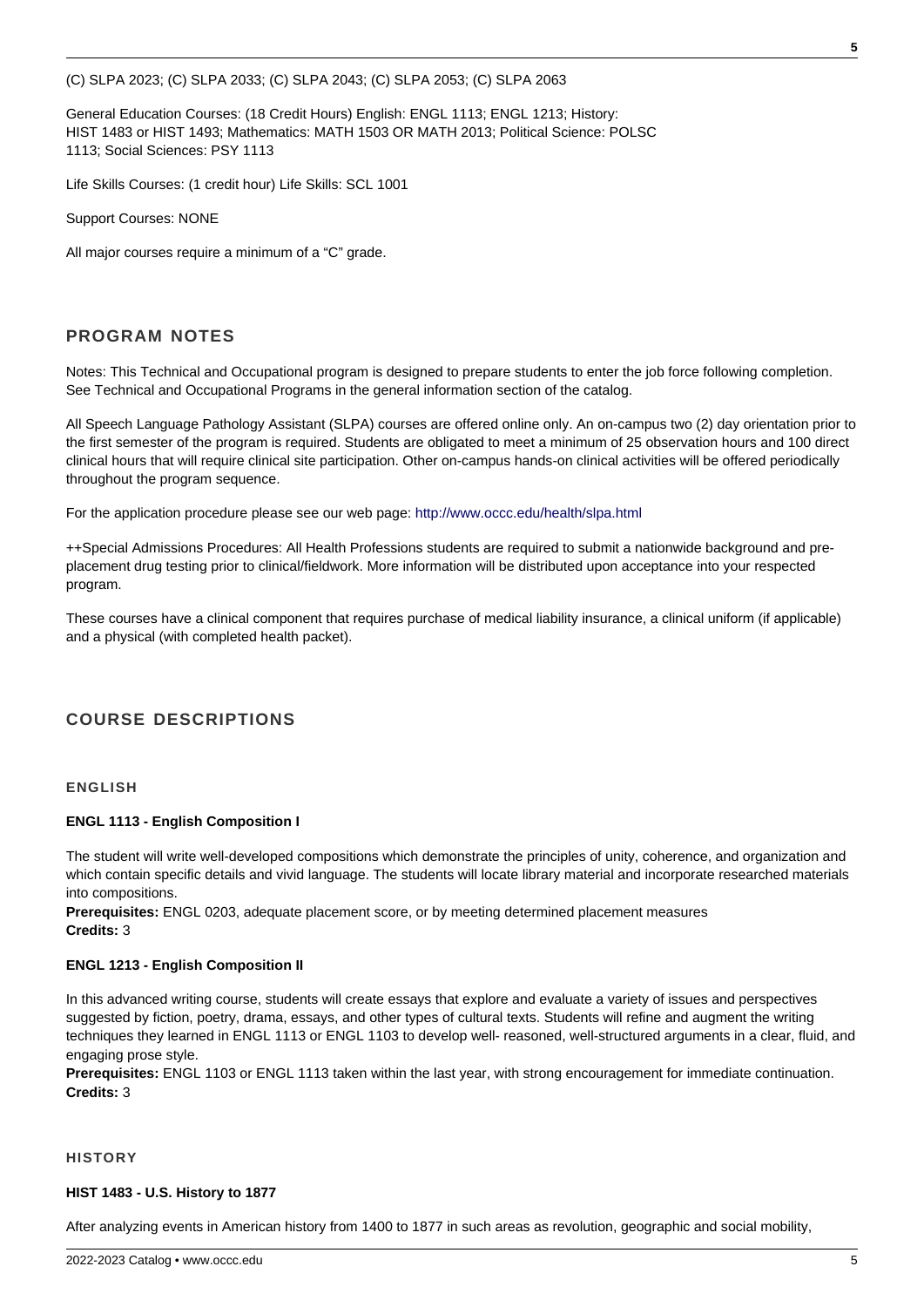political reform, government precedents and war, students will be able to identify patterns of present day mobility, describe governmental operations in their society and help resolve conflict in society based on the student's search for change, precedents, and conflict in the American past. A general education requirement.

**Prerequisites:** ENGL 0203, adequate placement score, or by meeting determined placement measures **Credits:** 3

#### **HIST 1493 - U.S. History 1877 to Present**

After analyzing events in American history from 1877 to the present in such areas as geographic and social mobility, political reform, government precedents and war, students will be able to identify patterns of present day mobility, describe governmental operations in their society and help resolve conflict in society based on the student's search for change, precedents, and conflict in the American past. A general education requirement.

**Prerequisites:** ENGL 0203, adequate placement score, or by meeting determined placement measures **Credits:** 3

## **MATHEMATICS**

## **MATH 1503 - Contemporary Mathematics**

A study of the mathematics needed for critical evaluation of quantitative information and arguments (including logic, critical appraisal of graphs and tables); use of simple mathematical models, and an introduction to elementary statistics. **Prerequisites:** MATH 0313 or adequate math placement. Pre or Co-requisite ENGL 0203 **Credits:** 3

#### **MATH 2013 - Introduction to Statistics**

The student will solve problems applying the concepts of random sampling, elementary probability, testing hypotheses, descriptive measures, chi-square, regression and correlation, and analysis of variance.

**Prerequisites:** MATH 0313 or adequate math placement; ENGL 0203, adequate placement score, or by meeting determined placement measures

**Credits:** 3

#### **POLITICAL SCIENCE**

#### **POLSC 1113 - American Federal Government**

A study of the principles, structure, processes and functions of the United States federal government. **Prerequisites:** ENGL 0203, adequate placement score, or by meeting determined placement measures **Credits:** 3

**PSYCHOLOGY**

#### **PSY 1113 - General Psychology**

A survey of the major areas of study in psychology such as motivation, learning, physiology, personality, social psychology, abnormal behavior, perception, memory, cognition/thought, and treatment. **Prerequisites:** ENGL 0203, adequate placement score, or by meeting determined placement measures **Credits:** 3

# **SPEECH-LANGUAGE PATHOLOGY ASSISTANT**

#### **SLPA 1013 - Foundations of Speech-Language**

Through study, online discussion and participation, the student will examine the evolution and acquisition of language from a social/interactional perspective. The course will focus on the acquisition of speech and language by children and adults, including the development of phonological, semantic, syntactic, and pragmatic aspects of linguistic competence. Students in this class will also explore changes that can occur during the life-span, as well as diversities of accent and dialect. **Prerequisites:** Satisfied through completion of the health profession application process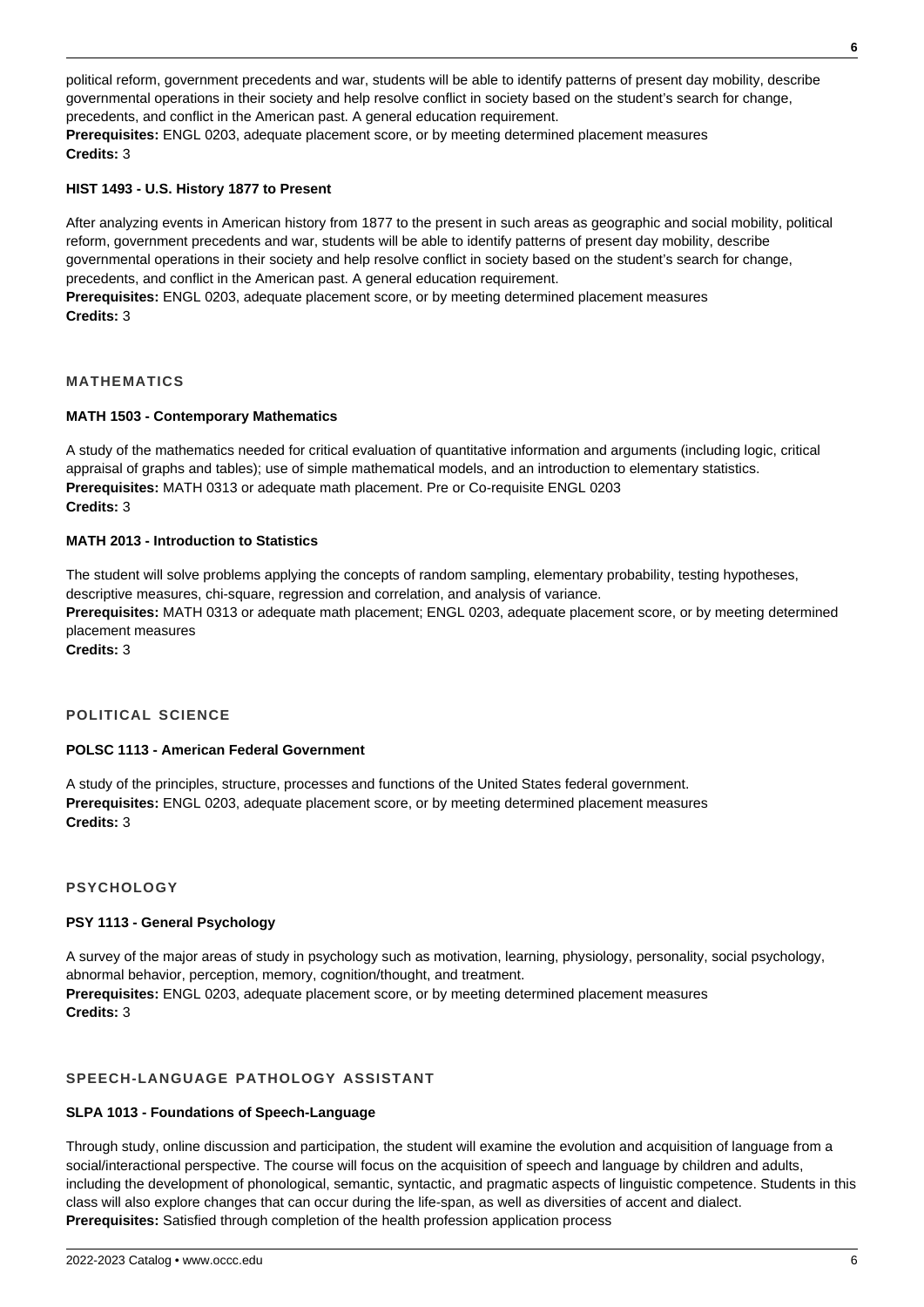#### **Credits:** 3

### **SLPA 1023 - Phonetics**

Through study, online discussion and participation, the student will explore phonetics, the scientific study of speech. Students will be introduced to the International Phonetic Alphabet and develop skills in the recognition, production and transcription of the sounds of the world's languages. The course will train students to produce detailed phonetic transcriptions of American English. The student will also explore aspects of phonology. Finally, regional varieties of English and delays/disorders of the speech mechanism will be explored. This course satisfies the computer proficiency requirement. **Prerequisites:** SLPA 1063

**Credits:** 3

### **SLPA 1033 - Professional Issues for Speech-Language Pathology Assistants**

Through study, online discussion and participation, the student will understand and demonstrate the application of concepts of professional ethics and issues, review regulations and requirements for professional practice for speech-language pathology assistants, and discuss cultural considerations for studying and treating communication sciences and disorders. **Prerequisites:** Satisfied through completion of the health profession application process **Credits:** 3

## **SLPA 1043 - Introduction to Speech Sound Disorders**

Through study, online discussion and participation, the student will understand and demonstrate concepts related to disorders of the articulatory and phonological aspects of communication. The course will provide foundational information in phonetics, phonology, and language development, and allow the student opportunities to gain understanding and knowledge of the principles used in the treatment of articulation disorders. **Prerequisites:** SLPA 1013, SLPA 1023

#### **Credits:** 3

## **SLPA 1053 - Language Disorders in the Exceptional Child**

Through study, online discussion and participation, the student will develop an understanding of the remediation of language disorders in children and adults who demonstrate exceptionalities. The course will provide emphasis on aspects of normal language development and communication, language disorders, and language intervention. Populations that will be explored in this class include, but are not limited to toddlers and preschoolers, children with learning disabilities, adolescents with language impairment, children with Down syndrome, children with auditory impairments, and children with Autism. Along with language development this course will examine language differences and language disorders in persons from culturally and linguistically diverse backgrounds.

**Prerequisites:** SLPA 1013, SLPA 1033 **Credits:** 3

#### **SLPA 1063 - Anatomy and Physiology of the Speech and Hearing Mechanism**

Through study, online discussion and participation, the student will consider specific theory and mechanisms directly related to the speech and hearing mechanism. Students in this class will explore concepts related to the study of the anatomy and physiology of the speech and hearing mechanisms including; terminology, structure and function of the skeletal frameworks for respiration, phonation, articulation, swallowing, and hearing. Finally, students will be introduced to concepts of neuroanatomy and neurophysiology which are related and interdependent to speech and language processing and production. **Prerequisites:** SLPA 1013

**Credits:** 3

#### **SLPA 1073 - School Issues for the Speech-Language Pathology Assistant**

Through study, online discussion and participation, the student will demonstrate an understanding of issues and concepts specific to SLPAs in the public school. Topics of interest for this class include specific target populations, record keeping, billing, Individual Educational Programs (IEP), time management and scheduling, and roles and responsibilities. **Prerequisites:** SLPA 1043, SLPA 1053 **Credits:** 3

#### **SLPA 1083 - Instructional Procedures in Communication Disorders**

Through study, online discussion and participation, the student will understand and demonstrate hands-on core skills related to clinical and teaching skills development in the practice of speech-language pathology. When you have completed this course you should be able to apply fundamental therapeutic procedures to speech-language pathology treatment sessions.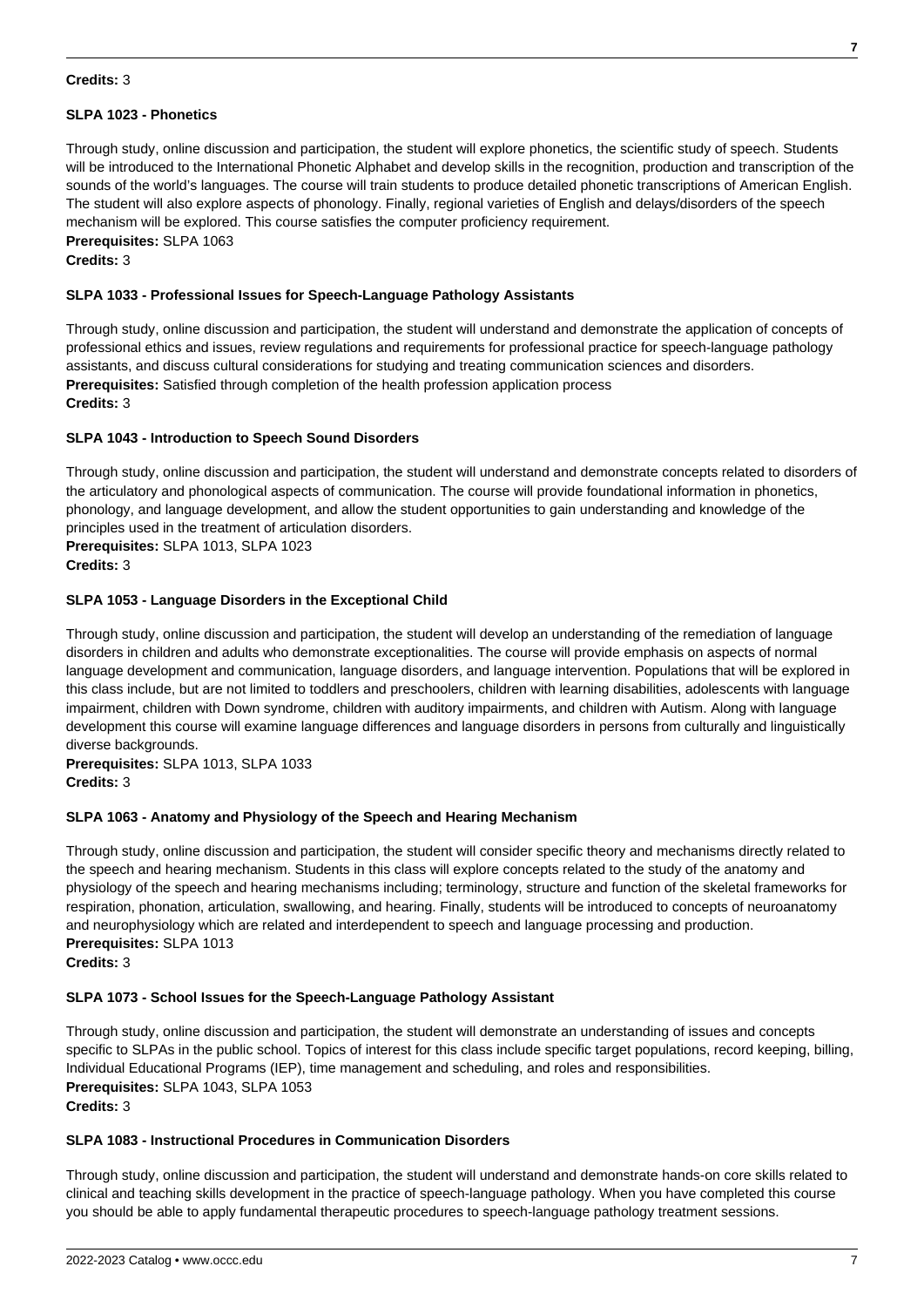#### **SLPA 2013 - Medical Issues for the Speech-Language Pathology Assistant**

Through study, online discussion and participation, the student will demonstrate an understanding of issues and concepts specific to SLPAs in medical settings. Students will understand and demonstrate conceptual knowledge of dysphagia as well as implications and strategies of dysphagia management. Additional topics of interest for this class include medical terminology, specific target populations, record keeping, charting, billing, time management, scheduling, roles and responsibilities, outcome measures, ethics specific to healthcare settings, and end of life feeding issues. **Prerequisites:** SLPA 2043 **Credits:** 3

#### **SLPA 2023 - Autism**

Through study, online discussion and participation, the student will become familiar with current theories and scientific evidence on the nature and etiology of autism. Best practices in the treatment of Autism Spectrum Disorders (ASD) will be examined. Additionally, students will become familiar with inclusive practices, family concerns, multicultural issues, and community resources as they impact the lives of children and adults with ASD. **Prerequisites:** SLPA 1083

# **Credits:** 3

#### **SLPA 2033 - Clinical Experience I**

Through clinical site participation, the student will engage in supervised clinical training in the provision of speech and language services for children and adults. Clinical content for this course will include guided practice in the management and treatment of speech and language delays and disorders across the lifespan. Students will be supervised by licensed SLPs approved or trained by OCCC. Placements for Clinical Experience I will be made near the student's residence. **Prerequisites:** SLPA 1073, SLPA 1083

#### **Credits:** 3

#### **SLPA 2043 - Adult Neurogenic Communication Disorders and Treatment**

Through study, online discussion and participation, the student will examine adult neurogenic communication disorders and treatment for use by speech-language pathology assistants in medical settings. Students will identify and define terminology and concepts of neuroanatomy and neurophysiology which are related and interdependent to speech and language processing and production. This course also examines aphasia, apraxia of speech, and the dysarthrias typically seen in adults. Cognitive disorders, as seen in traumatic brain injuries (TBI), as well as adult dysphagia issues will be discussed. **Prerequisites:** SLPA 1013, SLPA 1033, SLPA 1063 **Credits:** 3

#### **SLPA 2053 - Augmentative Communication**

Through study, online discussion and participation, the student will demonstrate understanding and knowledge of concepts, strategies, techniques, and issues surrounding augmentative and alternative communication (AAC). AAC strategies for use with children and adults will be a focus of this class. Hands-on experience with various methods of AAC strategies and devices will provide students with a foundation for therapies utilizing AAC principles for children and adult populations. **Prerequisites:** SLPA 2023 **Credits:** 3

#### **SLPA 2063 - Clinical Experience II**

Through clinical site participation, the student will engage in supervised clinical training in the provision of speech and language services for children and adults. Clinical content for this course will include guided practice in the management and treatment of speech and language delays and disorders across the lifespan. Students will be supervised by licensed SLPs approved or trained by OCCC. Placements for Clinical Experience II will be made near the student's residence. **Prerequisites:** SLPA 2033 **Credits:** 3

**SUCCESS IN COLLEGE AND LIFE**